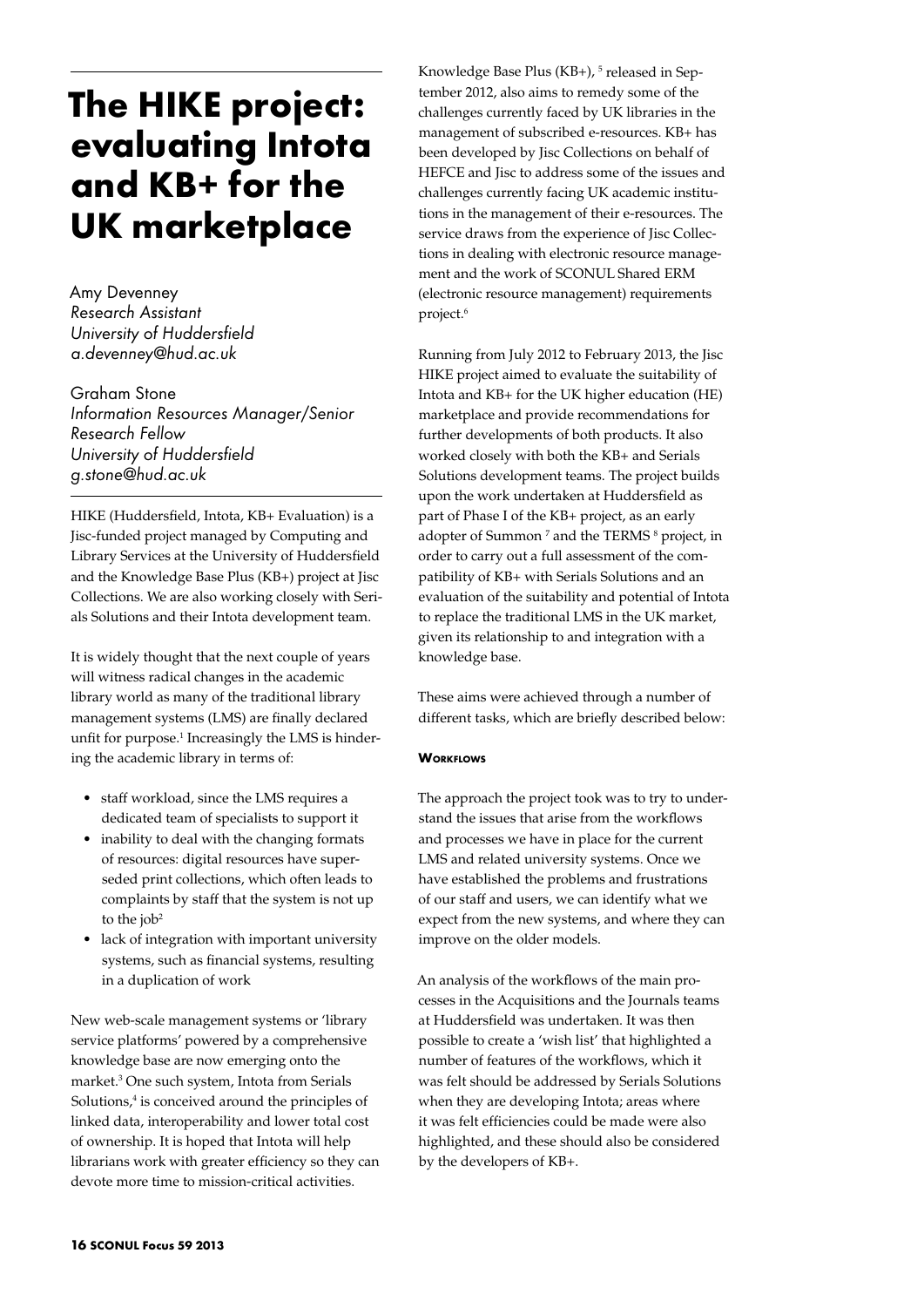#### **Knowledge Base +**

We populated KB+ with the subscription details of all NESLi2 journal packages taken and 50% of the licensed serials held by the . (NESLi2 is the Jisc Collections model for licensing electronic journals in UK higher education institutions.) This allowed feedback to be provided to the KB+ team for consideration when developing the system, including the basic functionality and the renewals tool.

We added the remaining 50% of our licensed journals to the Serials Solutions 360 Resource Manager databse, which allowed a comparison of functionality with KB+. We compared the aims and objectives of the two systems, data population and the functionality of each. We concluded with an ideal workflow for each system and development recommendations for Jisc Collections and Serials Solutions.

As a result of our work with the KB+ team, we firmly believe that KB+ will reduce duplication of staff time and effort in the population and on-going maintenance of individual knowledge bases and will foster shared community activity and partnership to reduce the amount of work undertaken by each institution.

## **Intota**

We investigated the requirement for Intota to be interoperable with other systems in order to be attractive for the UK marketplace. We began by identifying the systems with which interoperability was desired before moving on to evaluating the importance of each system to the running of the library. We then considered the interoperability of Intota with Dawson Books, Patron-Driven Acquisition and HE financial systems in more depth.

#### **Cultural Change**

Furthermore, the project investigated the cultural change required to implement successfully such an innovative system and suggests how to manage such a change in order to ensure that all staff are happy and comfortable with the change.

## **Jisc HIKE Project Workshop**

The Jisc HIKE Project Workshop, held on 26 February 2013 at the University of Huddersfield, aimed to gather information from other UK Serials Solutions customers to help us evaluate the broader suitability of Intota for UK HE. Following

presentations by Jane Burke (Senior Vice-President, Strategic Initiatives at ProQuest), Damyanti Patel (from Jisc Collections) and the HIKE project team, the afternoon session discussed three main areas:

- workflows
- interoperability and APIs (application programming interfaces)
- • cultural change

After investigating these areas closely, the HIKE team was curious to see whether other institutions were experiencing the same issues, in order to ensure that our evaluation was an accurate reflection of their situation; on the other hand, if they were facing different issues these would need to be factored into our evaluation. The findings from these exercises allowed a series of recommendations to be produced for further work or study.

#### **Recommendations for Jisc Collections (KB+)**

- The project recommends that further development be undertaken by Jisc Collections on KB+ to increase the value of the service to HE institutions and to create further efficiencies in the workflow. Such developments could include:
	- ° Providing a link between the subscription and the licence that governs it
	- ° Creating a comparison tool within KB+ (or as an extension of ELCAT), which would allow us to make comparisons between any two licences on KB+, whether nationally or individually agreed
	- ° Further information on the renewals spreadsheet, such as why titles are missing, andaddition of the JUSP (Journal Usage Statistics Portal) statistics
	- ° We also recommend further collaboration with Serials Solutions (and other vendors) to develop the ability to transfer all the data from KB+ to 360 Resource Manager via an API. This would mean that both systems would have to display the same fields – or at least a set of core fields – and that the export from KB+ must be able to reflect all the locally made amendments by each institution to the subscriptions. The implication here is that an API should be developed for all library service platforms, rather than individual systems.